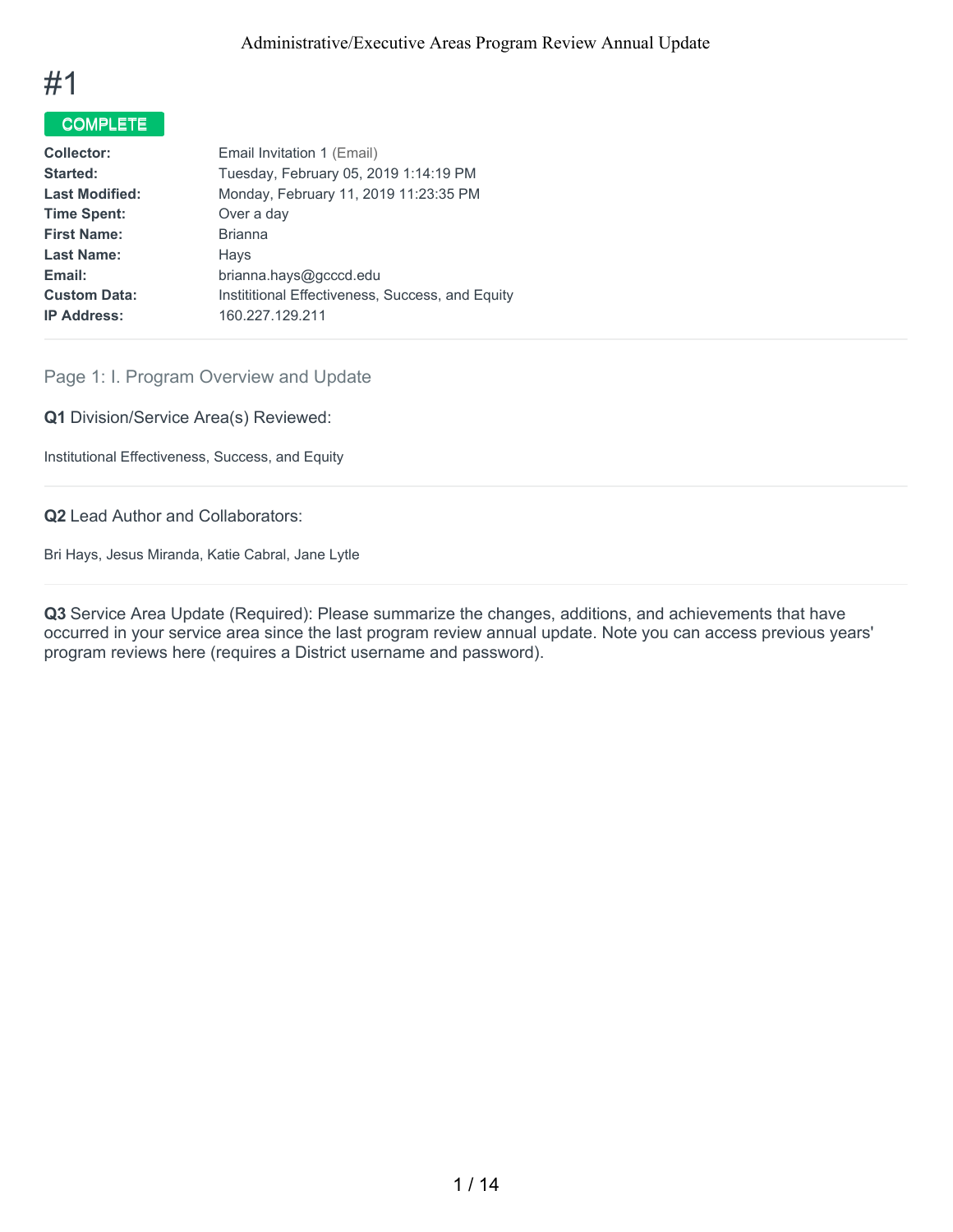The IESE Office has changed significantly since the last program review (2017-18) was completed. These include structural, personnel, and scope of work changes.

#### Structural and Personnel Changes

For example, the Title V grant shifted over to the Student Services division (as of spring 2018), which will impact at least one of the previously-established unit goals. At the same time, the Student Success and Equity (SSE) faculty coordinator was moved over to the IESE unit (out of the instructional unit). This position played a critical role in establishing the Equity in Teaching Institute and also serves as the co-chair for the Student Success and Equity Council. The SSE faculty coordinator works closely with other IESE team members to develop Equity In Teaching Institute activities and materials and facilitate professional development opportunities for faculty. In addition, in June 2018, the two part-time, grant-funded educational researchers assigned to the HSI STEM Title III grant resigned, leaving those positions vacant until February 2019.

In addition, the previously-hired full-time, IEPI-grant-funded Institutional Effectiveness Specialist reduced hours from 40 to 8 per week as of September 2018, leaving a significant gap in research, administrative/technical, and institutional effectiveness support for the office and particularly for program review and outcome assessment processes across the campus. The IESE office put forward a request for a full-time campus-based Research and Planning Analyst in 2018; this position was funded and endorsed by College Council in October 2018. Given the current institutional research model, this position will receive daily oversight from the Senior Dean of Institutional Effectiveness, Success, and Equity but will report to the District Research, Planning, and Institutional Effectiveness Office on paper. The College and IESE Office intends to leverage this position to better distribute the increasing workload and demand for research, data, and technical support for college initiatives, planning, and evaluation processes. The position is expected to be hired in spring 2019.

The IESE Office team works closely with several key faculty leadership positions, including the faculty accreditation co-chair, SLO Coordinator, and Student Services and Instruction Program Review Faculty Co-Chairs. Moving forward, these positions would be well situated within the IESE office (structurally, as with the SSE faculty coordinator), as they function largely as the larger cadre of IESE team members and work collaboratively with IESE staff.

The IESE Office has worked with several categorical and grant-funded programs to develop evaluation plans and as such has been able to secure funding that would support multiple part-time positions. Although these positions are temporary in nature, they will be hired in spring 2019 and will support key college initiatives, such as career education/Strong Workforce, student equity efforts, and programs for special populations.

#### Scope of Work Changes

Over the past year, the IESE Office has taken on a number of college-wide and community events in collaboration with other groups and departments on campus. These events include the Cuyamaca College Pow Wow, Encuentros Leadership Conference, and Summer Institute. In addition, the IESE Office serves as the lead for many campus-wide activities, such as the fall retreat (which in 2018 focused on accreditation), the spring planning and evaluation retreat (which has now been integrated into the campus culture), convocation workshops and activities related to guided pathways, equity, and IEPI Partnership Resource Team visits.

In addition, the IESE Office has played a critical role in the College's governance redesign and will continue to provide coordination, facilitation, and support as the College transitions to the new governance structure. In line with this work, IESE has programmed and deployed online program review templates through SurveyMonkey for instructional comprehensive program reviews and annual updates, student services program review annual updates, and administrative/executive program review annual updates. For 2018/19, the IESE office prepared and posted program review data for every instructional program for both fall and spring terms, created online versions of the Facilities Request Form and Technology Request Form, and posted all request documents to the program review and integrated planning internet sites. While there are still many improvements to be made, the office has supported this important work as the Program Review Steering Committee (PRSC) was getting up and running. PRSC officially launched in February 2019.

Furthermore, the IESE Office has, in collaboration with the faculty accreditation co-chair, built the infrastructure and managed the sizable project that is the Institutional Self-Evaluation Report (ISER). The College's ISER is in its final stages of development, with final edits to be made in late spring 2019. The IESE Office facilitated the fall college-wide retreat in December 2018, which focused on ISER key findings related to each of the four main standards and identification of two initiatives for the Quality Focus Essay (QFE).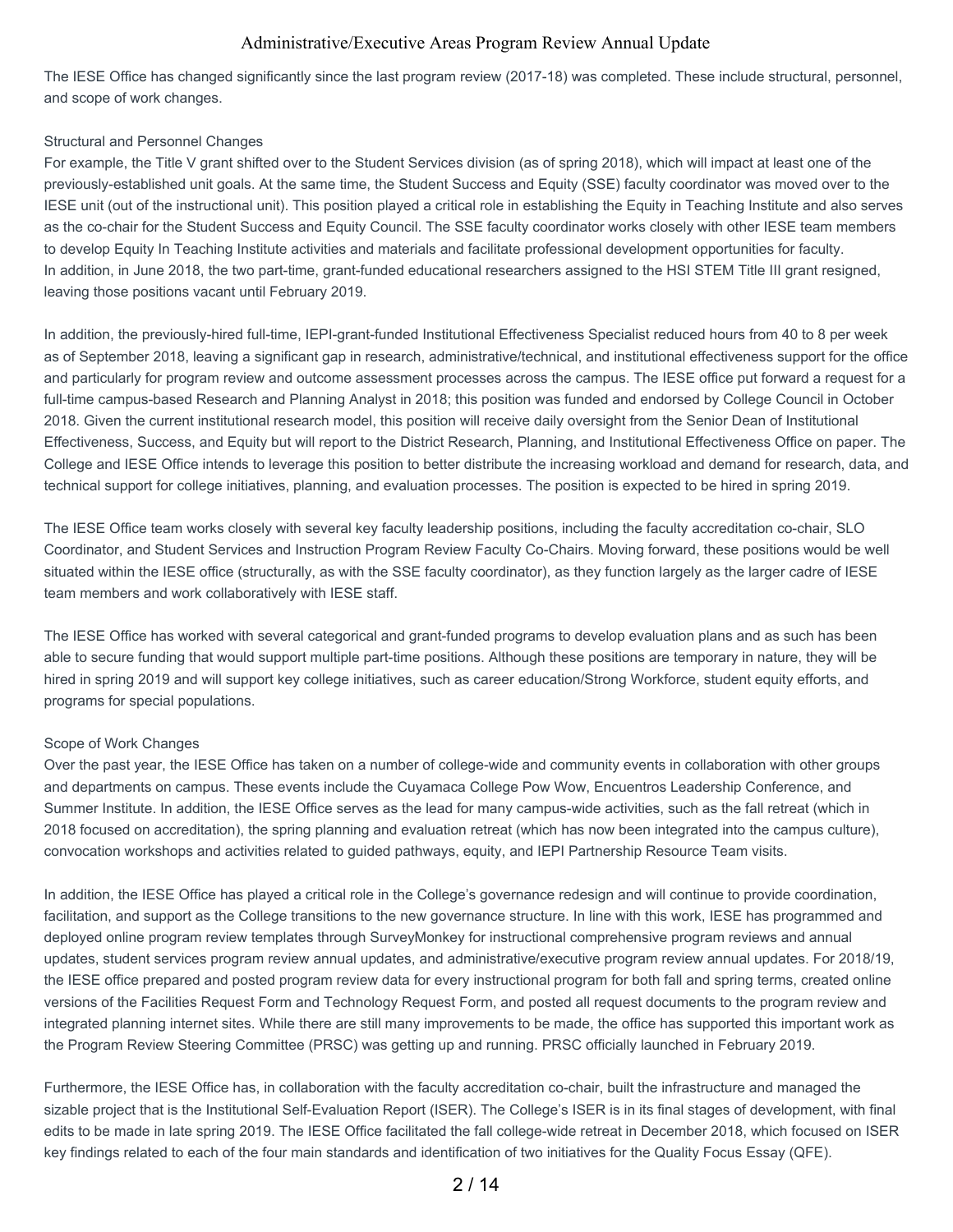#### Page 2: II. Administrative/Service Area Outcome Assessment Reflection

**Q4** Please provide a summary of your administrative/service area outcome assessment efforts and findings from 2017/18. For assistance locating assessment information stored in TracDat, please contact the Institutional Effectiveness, Success, and Equity Office at brianna.hays@gcccd.edu.

In 2017-18, the IESE Office launched the Integrated Planning Survey, which sought to collect feedback from those who were most engaged in the program review process in order to improve the process for the following year. The results of the 2017-18 Integrated Planning Survey were mixed, pointing to strengths of the IESE Office in terms of supporting the data analysis piece of program review but also to limitations of the previous program review and governance structures. The survey will be conducted again this spring, with the goal of generating an action plan based on survey results, which will serve as a task list for the PRSC in summer 2019.

**Q5** OPTIONAL: Please use the button below to upload any additional/supporting documentation (in Word or PDF format) for the above question.

**Cuyamaca College Annual Intergrated Planning Survey Report 2017-18 FINAL.pdf(617.8KB)**

**Q6** How did (or will) your service area use its 2017/18 AUO assessment findings to improve its operations and/or the College's organizational health?

As with other data gathered to inform IESE Office work, improvements will be implemented to ensure the office is maximizing resources to support continuous improvement to various college processes, structures, communication, data resources, documents, training and support, while ensuring the College is in compliance with ACCJC standards, CCCCO mandates and reports, and grant reporting requirements, while still supporting practitioner inquiry to support innovation and improvement across the College.

**Q7** OPTIONAL: Please use the button below to upload any additional/supporting documentation (in Word or PDF format) for the above question.

**Respondent skipped this question**

Page 3: III. Institutional Effectiveness

**Q8** Please review any research data and/or reports for your service area and summarize the findings and implications for practice.

The IESE Office facilitated a number of workshops and events across the campus, with the primary planning and evaluation-focused event being the spring planning and evaluation retreat. For the spring 2018 retreat a total of 63 students, faculty, staff, and administrators RSVPed for the event, and 49 participated in the event. Of those 25 completed the retreat evaluation. Results of the evaluation were positive overall, with over 80% of retreat participants indicating their participation in the retreat improved their familiarity with the College's strategic goals, understanding of the College's KPIs, and college planning processes. In addition, all but one of the 25 participants who completed the survey indicated their perspectives were included in the identification of annual priorities for the subsequent year.

**Q9** OPTIONAL: Please use the button below to upload any additional/supporting documentation (in Word or PDF format) for the above question.

**2018\_Spring\_Retreat\_Evaluation\_Results.pdf (48.5KB)**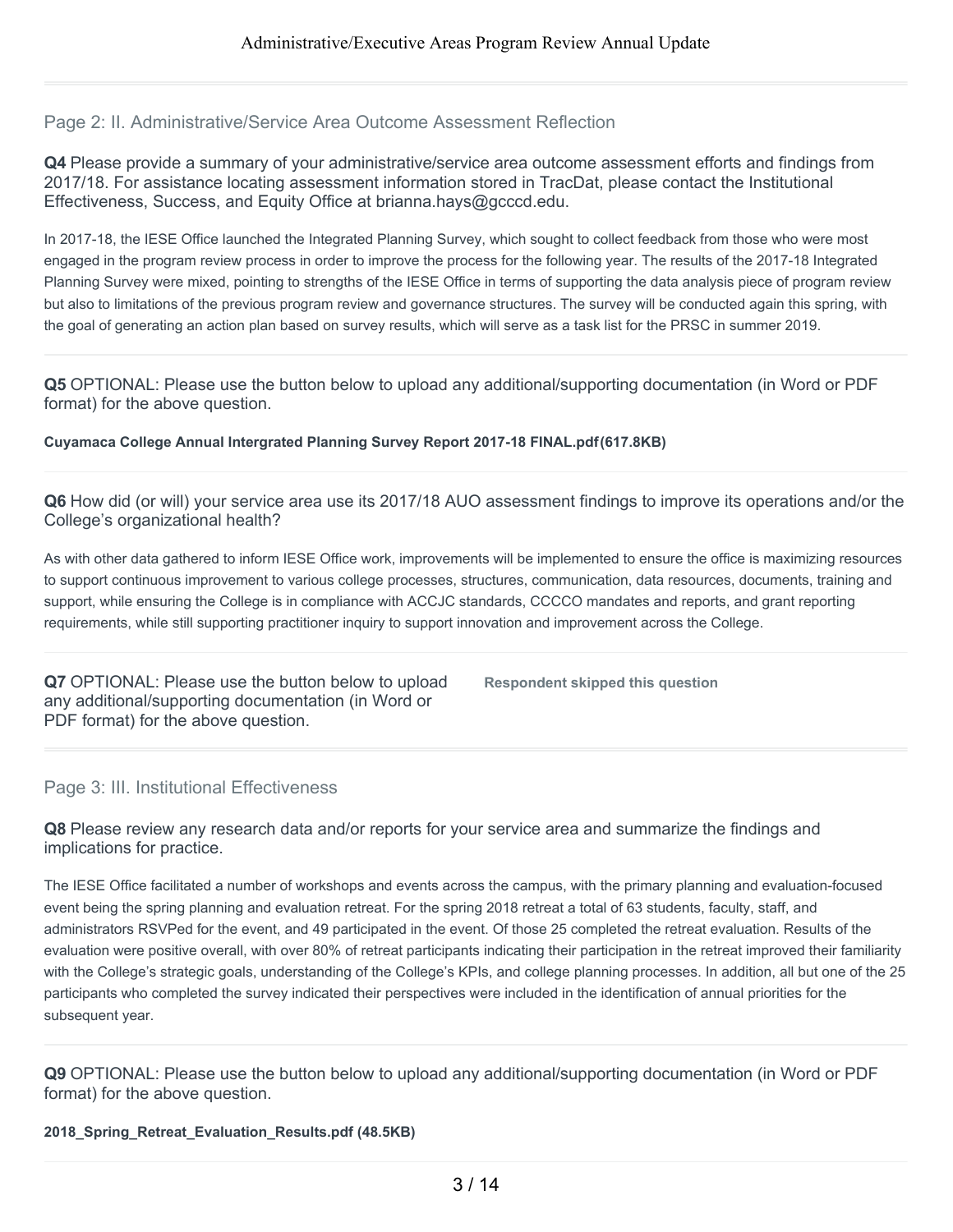**Q10** How has the service area used the results of these studies to improve services to the campus and overall organizational health?

The IESE Office works with appropriate bodies on campus (e.g., Institutional Effectiveness Council, Program Review Steering Committee) to review results of applicable surveys or other data to ensure that recommendations arising from surveys are leveraged to improve processes, services, activities, events, or structures. For example, the IESE Office is currently reviewing feedback from the 2018 with the Institutional Effectiveness Council (IEC) in order to improve and create the agenda and parameters for this year's spring planning and evaluation retreat. The IESE Office will be acting upon this information to improve the materials and communication for the spring 2019 retreat.

The Integrated Planning Survey results were used to inform changes to the program review process in 2018-19, including the launch of an online program review and posting of information to a central program review internet site. The goal of these efforts is to make the program review process more meaningful and program review documents easier for authors to access and complete.

Additional data are being collected through various surveys in order to improve IESE services and support for overall institutional effectiveness.

**Q11** OPTIONAL: Please use the button below to upload any additional/supporting documentation (in Word or PDF format) for the above question.

#### **Cuyamaca College Annual Intergrated Planning Survey Report 2017-18 FINAL.pdf(617.8KB)**

| Page 4: IV. Previous Goals: Update (If Applicable)                                   |                                          |
|--------------------------------------------------------------------------------------|------------------------------------------|
| Q12 Would you like to provide an update for your<br>previous program review goal(s)? | <b>Yes</b>                               |
| Page 5: Previous Goal 1                                                              |                                          |
| <b>Q13 Previous Goal 1:</b>                                                          |                                          |
| Build support and infrastructure for guided pathways at the College                  |                                          |
| <b>Q14</b> Link to College Strategic Goal(s):                                        | <b>Guided Student</b><br><b>Pathways</b> |
| Q15 Goal Status                                                                      | In Progress                              |

**Q16** How was the goal evaluated? If the goal is "in progress," how will it be evaluated?

This goal will be evaluated with perception surveys (of practitioners in relation to awareness of and attitudes toward guided pathways), of students (in terms of satisfaction/expectations met and pathways to careers and transfer were clear), and ultimately college KPIs mapped to guided pathways. In fall 2018, the IESE Office hosted a Kahoot Survey to assess practitioner attitudes toward and awareness of the guided pathways approach.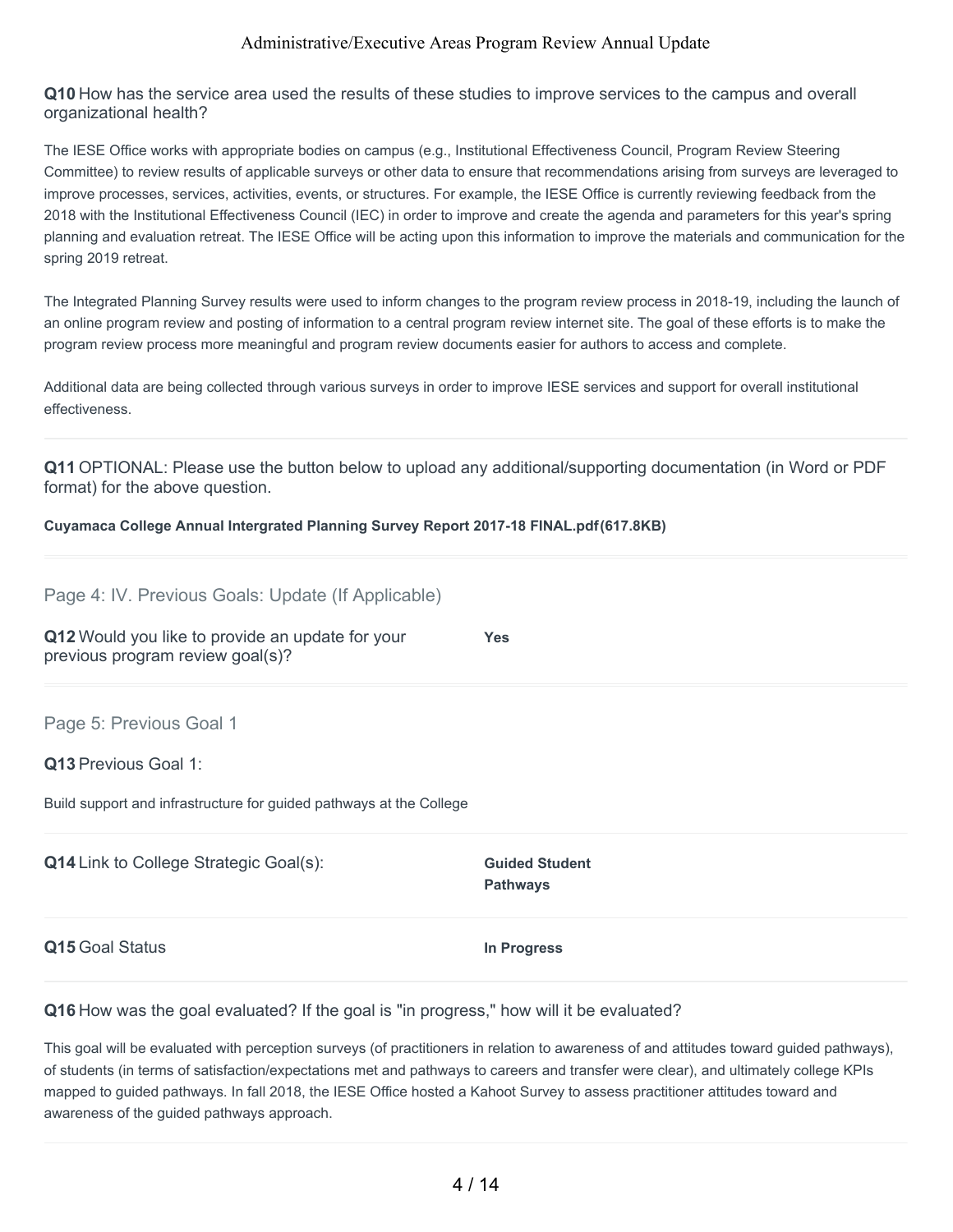**Q17** Please provide the rationale for this goal:

The IESE Office played a central role in preparing the California Guided Pathways Project application in 2017 and in preparing the CCCCO Guided Pathways work plan in 2018; however, with the creation of the Guided Pathways Steering Committee, the IESE Office has been less involved with this work. Guided pathways implementation relies on a significant amount of data, inquiry, and awareness of equity issues; thus, the IESE Office will look for ways to play a more facilitative role in this work in 2019.

## **Q18** Please provide the goal action steps for the year (previously "Activities"):

| -Collaborate with campus practitioners to provide professional development and trainings to increase awareness of equity as the central<br>"why" for guided pathways  |                              |
|-----------------------------------------------------------------------------------------------------------------------------------------------------------------------|------------------------------|
| -Update the CCCCO Guided Pathways work plan to reflect actual work taking place on the campus                                                                         |                              |
| -Develop the Accreditation Quality Focus Essay around two pathways action items (Open Educational Resources and a Center for                                          |                              |
| Teaching and Learning)                                                                                                                                                |                              |
| -Conduct focus groups with students regarding learning outcomes<br>-Facilitate the development of the Student Equity Plan centered on pathways through an equity lens |                              |
|                                                                                                                                                                       |                              |
| Q20 Do you have another goal to update?                                                                                                                               | <b>Yes</b>                   |
| Page 6: Previous Goal 2                                                                                                                                               |                              |
| <b>Q21 Previous Goal 2:</b>                                                                                                                                           |                              |
| Assess and improve college assessment, planning, and evaluation processes                                                                                             |                              |
| Q22 Link to College Strategic Goal(s):                                                                                                                                | <b>Organizational Health</b> |
| Q23 Goal Status                                                                                                                                                       | In Progress                  |
|                                                                                                                                                                       |                              |

**Q24** How was the goal evaluated? If the goal is "in progress," how will it be evaluated?

This goal is continuously being evaluated through KPIs such as the number and percentage of units with assessment results/dialog/action plans, awareness of ILOs, identification of PLOs, and content of program reviews.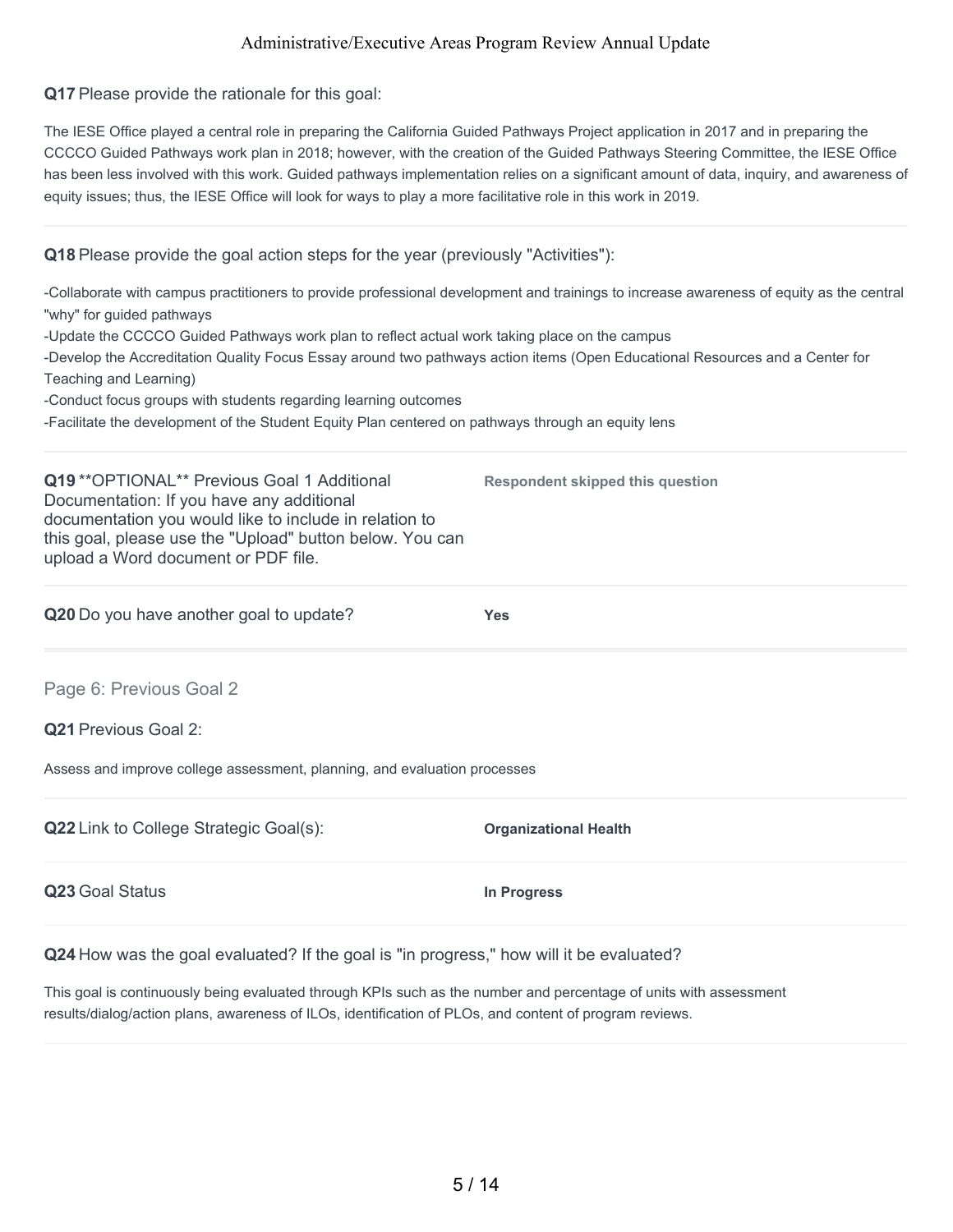**Q25** Please provide the rationale for this goal:

While the College has made great strides in assessment over the past year (e.g., re-scoping the SLO Coordinator position as a .70 position, creating an online SLO entry form, updating historical information in TracDat, and offering professional development for faculty, staff, and administrators), there is still more work to do. The IESE Office and SLO Coordinator are currently developing a request for a second IEPI Seed Grant to implement our second IEPI Innovation and Effectiveness Plan, which is focused squarely on assessment.

#### **Q26** Please provide the goal action steps for the year (previously "Activities"):

-Identify a system that meets college needs for integration of curriculum review, program review and outcome assessment -Integrate timelines for curriculum review, syllabi review, program review, and outcome assessment -Expand professional development on meaningful outcome assessment -Integrate assessment into college-level planning with a focus on ILOs -Improve communication of learning outcome assessment findings -Facilitate the development of a vision and foundation for the Center for Teaching and Learning

**Q27** \*\*OPTIONAL\*\* Previous Goal 2 Additional Documentation: If you have any additional documentation you would like to include in relation to this goal, please use the "Upload" button below. You can upload a Word document or PDF file.

**Q28** Do you have another goal to update? **Yes**

**Respondent skipped this question**

Page 7: Previous Goal 3

**Q29** Previous Goal 3:

Advance equity mindedness across the college

**Q30** Link to College Strategic Goal(s): **Student Validation and Engagement , Organizational Health Q31** Goal Status **In Progress**

**Q32** How was the goal evaluated? If the goal is "in progress," how will it be evaluated?

This goal will be evaluated from both the student and employee perspectives. Disaggregated student achievement data will be used to measure progress in achieving equity in student outcomes. Institutional Effectiveness Survey data from students and employees will be used to assess perceptions and experiences on campus, particularly as they relate to equity and inclusion. Furthermore, Equity in Teaching pre- and post-surveys will be used to measure effectiveness of the institute each semester.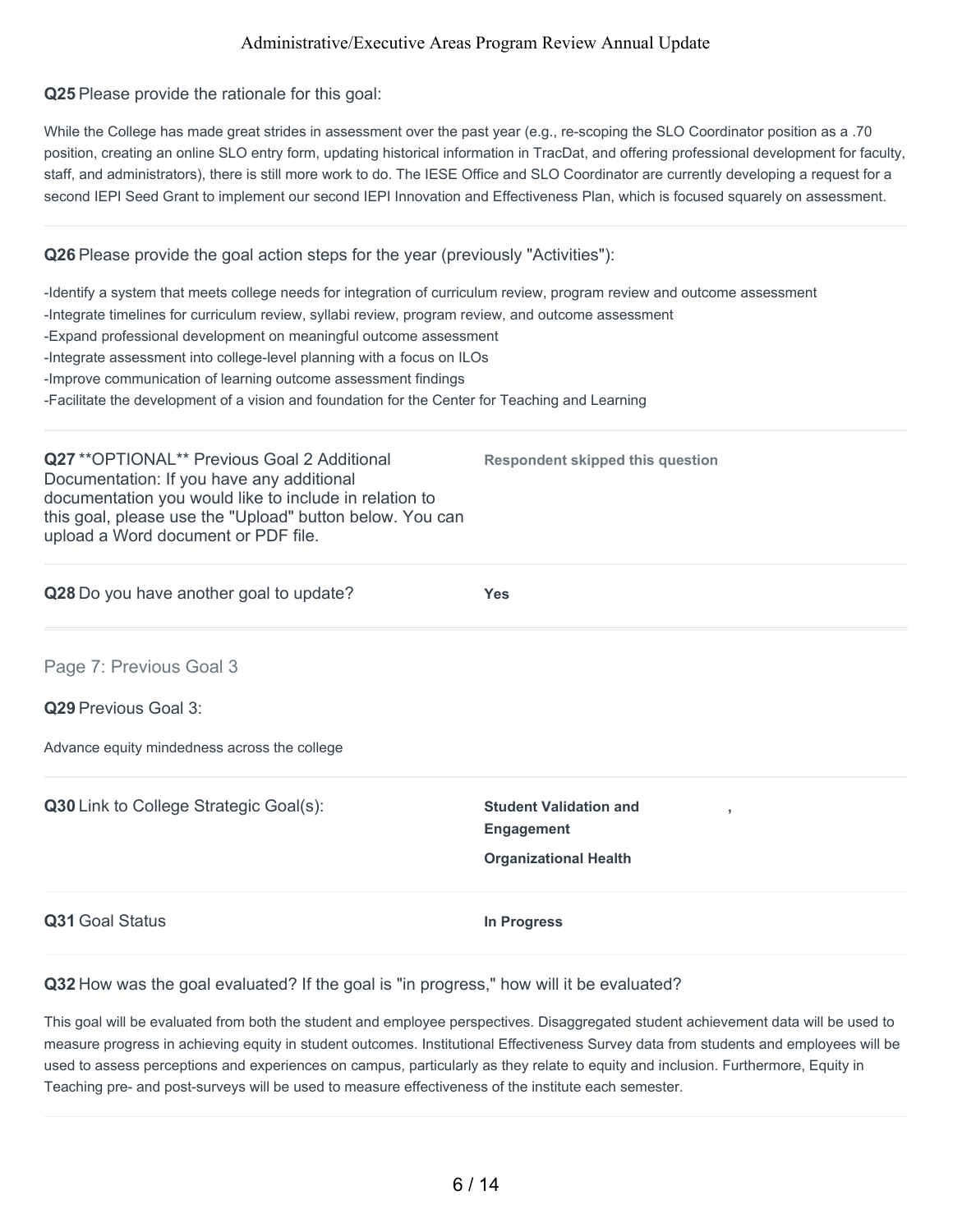**Q33** Please provide the rationale for this goal:

The College has committed to advancing a culture of equity-mindedness and improving equity in student outcomes. Still, student groups are experiencing disproportionate impact, and more must be done to eliminate these equity gaps. College practitioners still struggle with more challenging conversations about racial disparities and social justice concerns. Thus, more work is needed for these important conversations to occur.

#### **Q34** Please provide the goal action steps for the year (previously "Activities"):

-Continue implementation of the inclusivity framework

-Reframe guided pathways as an equity-driven transformation

-Continue to expand engagement and validation campus-wide efforts (increase participation among students and employees)

-Enhance culturally responsive pedagogy across the curriculum through training and professional development (e.g., Equity in Teaching Institute)

**Respondent skipped this question**

-Provide additional opportunities for equity-minded training and professional development for faculty, staff, and administrators -Facilitate the equity planning process through data-informed discussions

-Provide quantitative and qualitative data through an equity lens to inform Student Success and Equity Council work

**Q35** \*\*OPTIONAL\*\* Previous Goal 3 Additional Documentation: If you have any additional documentation you would like to include in relation to this goal, please use the "Upload" button below. You can upload a Word document or PDF file.

**Q36** Do you have another goal to update? **Yes**

Page 8: Previous Goal 4

**Q37** Previous Goal 4:

Improve transparency in college performance data and decision-making

| Q38 Link to College Strategic Goal(s): | <b>Organizational Health</b> |
|----------------------------------------|------------------------------|
| Q39 Goal Status                        | In Progress                  |

**Q40** How was the goal evaluated? If the goal is "in progress," how will it be evaluated?

This goal is currently being evaluated by the governance evaluation/survey results, planning and evaluation retreat results, and IE Survey results. It will also be evaluated by via the results of the Integrated Planning Survey and through a review of program review content related to assessment and KPI data.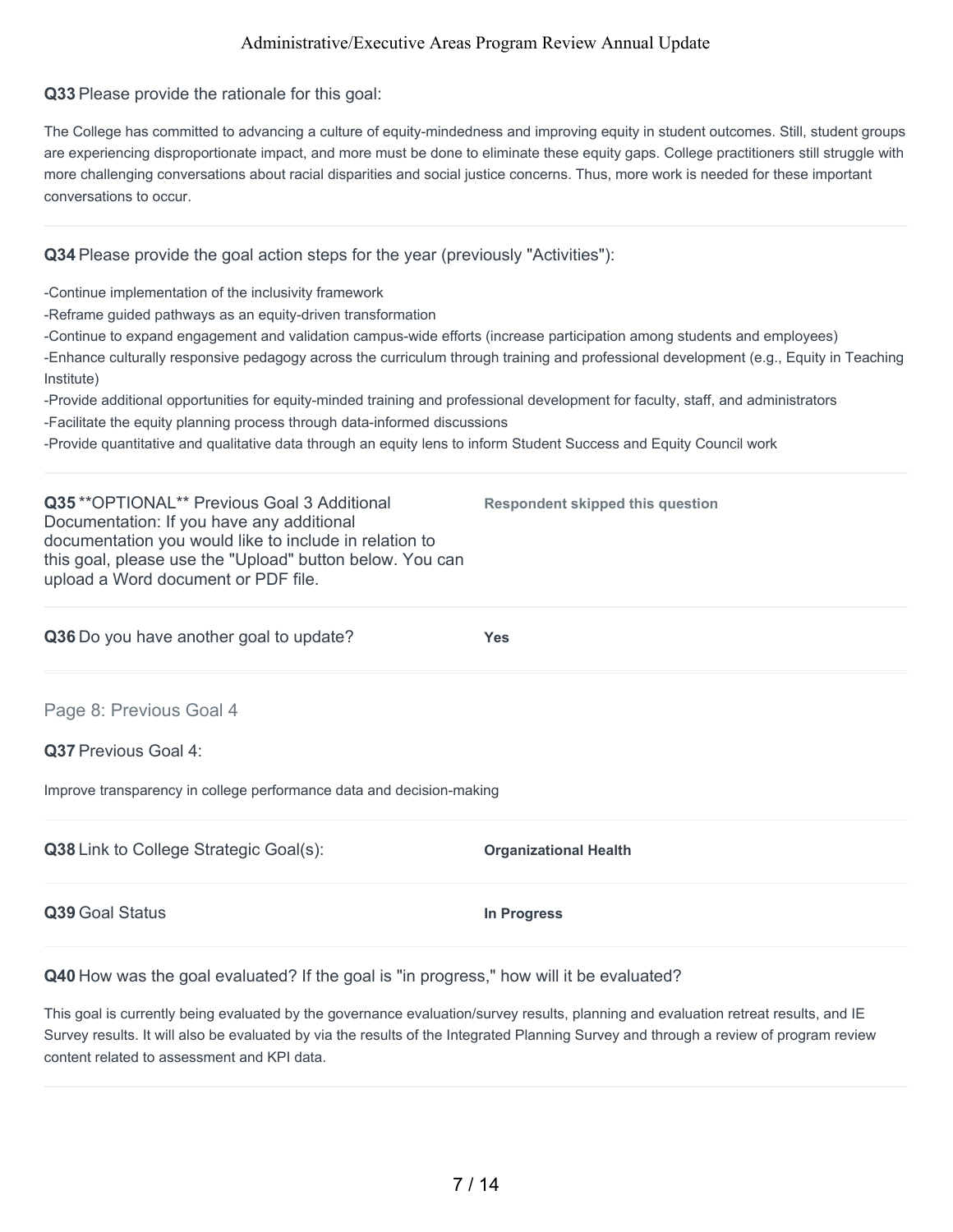#### **Q41** Please provide the rationale for this goal:

Currently, the College's documentation related to governance and decision-making is very limited, often difficult to find on the Intranet, and in many cases the information posted is obsolete. In addition, data on the College's performance has historically been discussed by a few select committees and in small pockets of practitioners. While progress has been made in this area (e.g., participatory governance survey, governance redesign website, launch of the new governance structure) with the recent governance redesign efforts, there is still much work to be done to 1) create standard governance group documentation, 2) build accountability and annual goalsetting and evaluation into governance processes and structures, and 3) ensure decision-making process, such as integrated planning, and properly documented and communicated across the campus. Furthermore, IESE and IEC will need to work collaboratively over the next year to help various college governance groups learn how to effectively use data to inform their work.

#### **Q42** Please provide the goal action steps for the year (previously "Activities"):

-Work with College Council to develop standard governance group documentation (agendas, minutes, internet webpages, goal reports) -Ensure data/research/reports are agendized regularly in College Council, IEC, SSEC, ROC, PRSC, SLOAC, and other key college governance groups

| Q43 ** OPTIONAL** Previous Goal 4 Additional<br>Documentation: If you have any additional<br>documentation you would like to include in relation to<br>this goal, please use the "Upload" button below. You can<br>upload a Word document or PDF file. | <b>Respondent skipped this question</b> |
|--------------------------------------------------------------------------------------------------------------------------------------------------------------------------------------------------------------------------------------------------------|-----------------------------------------|
| Q44 Do you have another goal to update?                                                                                                                                                                                                                | <b>No</b>                               |
| Page 9: Previous Goal 5                                                                                                                                                                                                                                |                                         |
| <b>Q45</b> Previous Goal 5:                                                                                                                                                                                                                            | <b>Respondent skipped this question</b> |
| <b>Q46</b> Link to College Strategic Goal(s):                                                                                                                                                                                                          | <b>Respondent skipped this question</b> |
| <b>Q47 Goal Status</b>                                                                                                                                                                                                                                 | <b>Respondent skipped this question</b> |
| Q48 How was the goal evaluated? If the goal is "in<br>progress," how will it be evaluated?                                                                                                                                                             | <b>Respondent skipped this question</b> |
| Q49 Please provide the rationale for this goal:                                                                                                                                                                                                        | <b>Respondent skipped this question</b> |
| Q50 Please provide the goal action steps for the year<br>(previously "Activities"):                                                                                                                                                                    | <b>Respondent skipped this question</b> |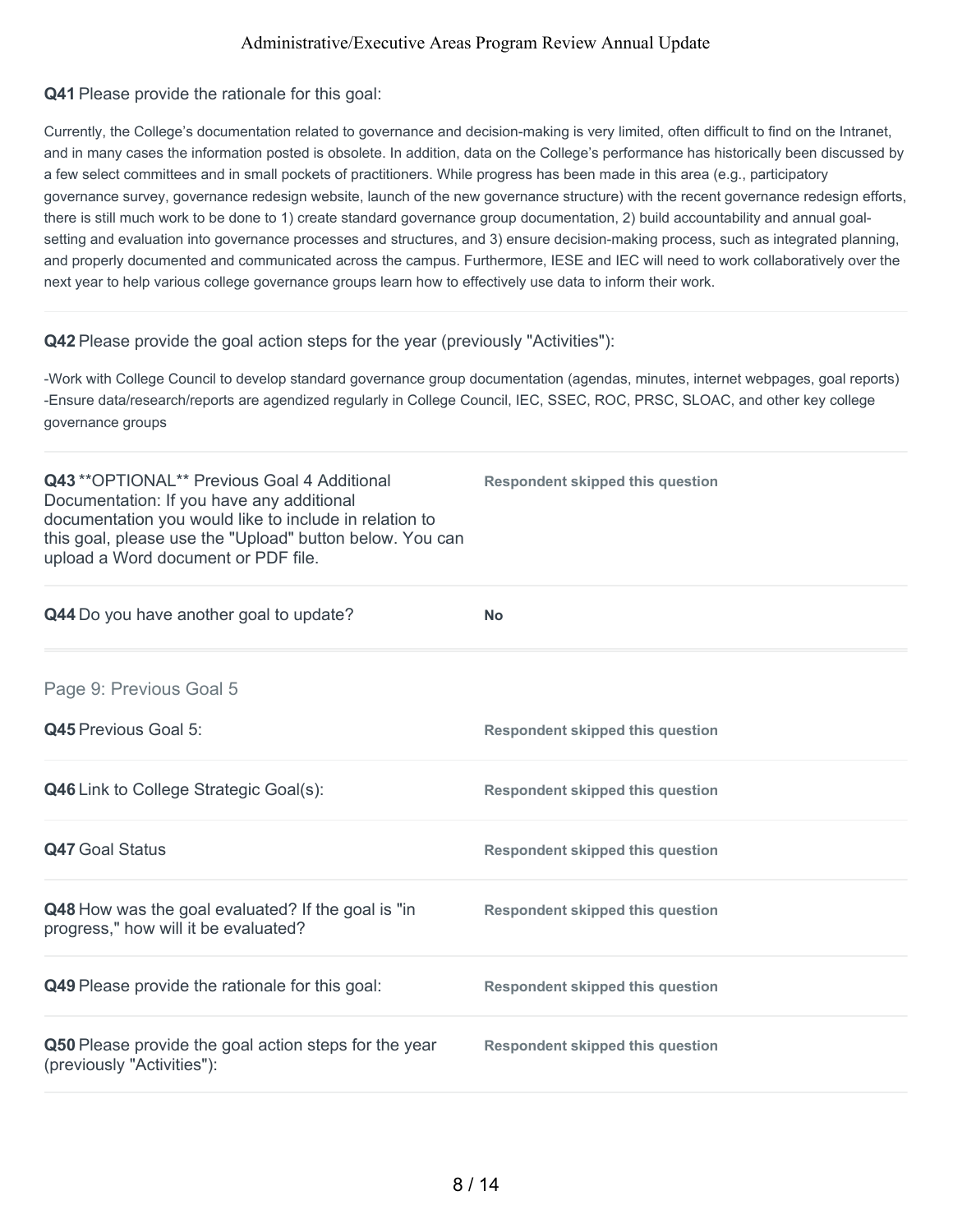| Q51 ** OPTIONAL** Previous Goal 5 Additional<br>Documentation: If you have any additional<br>documentation you would like to include in relation to<br>this goal, please use the "Upload" button below. You can<br>upload a Word document or PDF file. | <b>Respondent skipped this question</b> |
|--------------------------------------------------------------------------------------------------------------------------------------------------------------------------------------------------------------------------------------------------------|-----------------------------------------|
| Page 10: V. New Goals (If Applicable)                                                                                                                                                                                                                  |                                         |
| Q52 Would you like to propose any new goal(s)?                                                                                                                                                                                                         | <b>No</b>                               |
| Page 11: New Goal 1                                                                                                                                                                                                                                    |                                         |
| Q53 New Goal 1:                                                                                                                                                                                                                                        | <b>Respondent skipped this question</b> |
| <b>Q54</b> Link to College Strategic Goal(s):                                                                                                                                                                                                          | <b>Respondent skipped this question</b> |
| <b>Q55</b> Please provide the rationale for this goal:                                                                                                                                                                                                 | <b>Respondent skipped this question</b> |
| Q56 Please provide the goal action steps for the year<br>(previously "Activities"):                                                                                                                                                                    | <b>Respondent skipped this question</b> |
| Q57 How will the goal be evaluated?                                                                                                                                                                                                                    | <b>Respondent skipped this question</b> |
| Q58 Do you have another new goal?                                                                                                                                                                                                                      | <b>Respondent skipped this question</b> |
| Page 12: New Goal 2                                                                                                                                                                                                                                    |                                         |
| Q59 New Goal 2:                                                                                                                                                                                                                                        | <b>Respondent skipped this question</b> |
| Q60 Link to College Strategic Goal(s):                                                                                                                                                                                                                 | <b>Respondent skipped this question</b> |
| Q61 Please provide the rationale for this goal:                                                                                                                                                                                                        | <b>Respondent skipped this question</b> |
| Q62 Please provide the goal action steps for the year<br>(previously "Activities"):                                                                                                                                                                    | <b>Respondent skipped this question</b> |
| Q63 How will the goal be evaluated?                                                                                                                                                                                                                    | <b>Respondent skipped this question</b> |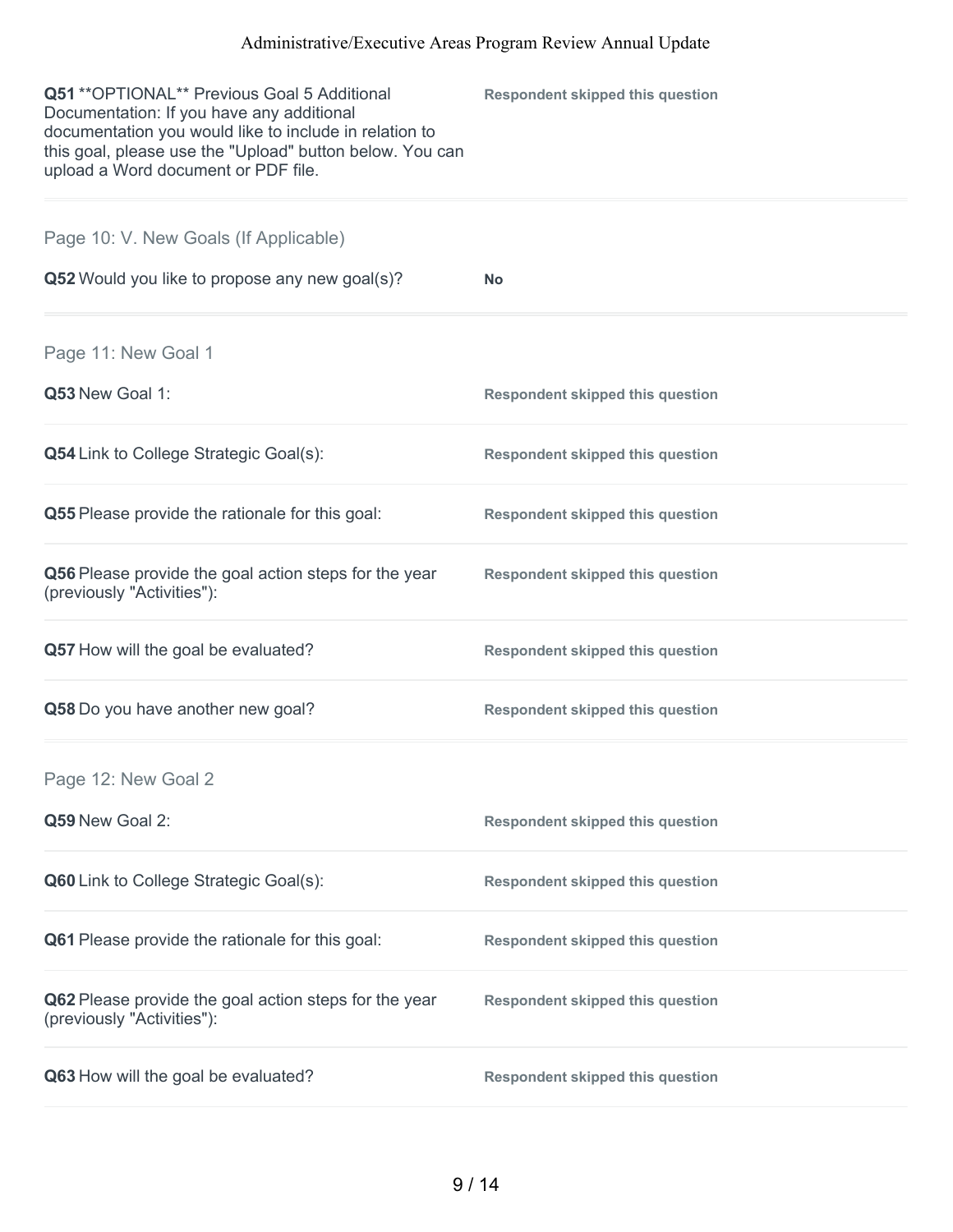| Q64 Do you have another new goal?                                                                                                                                                                                                                                                                                                                                                   | <b>Respondent skipped this question</b> |
|-------------------------------------------------------------------------------------------------------------------------------------------------------------------------------------------------------------------------------------------------------------------------------------------------------------------------------------------------------------------------------------|-----------------------------------------|
| Page 13: New Goal 3                                                                                                                                                                                                                                                                                                                                                                 |                                         |
| Q65 New Goal 3:                                                                                                                                                                                                                                                                                                                                                                     | <b>Respondent skipped this question</b> |
| <b>Q66</b> Link to College Strategic Goal(s):                                                                                                                                                                                                                                                                                                                                       | <b>Respondent skipped this question</b> |
| Q67 Please provide the rationale for this goal:                                                                                                                                                                                                                                                                                                                                     | <b>Respondent skipped this question</b> |
| Q68 Please provide the goal action steps for the year<br>(previously "Activities"):                                                                                                                                                                                                                                                                                                 | <b>Respondent skipped this question</b> |
| Q69 How will the goal be evaluated?                                                                                                                                                                                                                                                                                                                                                 | <b>Respondent skipped this question</b> |
| Page 14: VI. Resources Needed to Fully Achieve Goal(s)                                                                                                                                                                                                                                                                                                                              |                                         |
| Q70 Is the program requesting resources this year to<br>achieve this goal?                                                                                                                                                                                                                                                                                                          | No                                      |
| Page 15: V. Faculty Resource Needs                                                                                                                                                                                                                                                                                                                                                  |                                         |
| Q71 Are you requesting one or more faculty positions to<br>achieve this goal?                                                                                                                                                                                                                                                                                                       | <b>Respondent skipped this question</b> |
| Page 16: Faculty Position Request(s)                                                                                                                                                                                                                                                                                                                                                |                                         |
| Q72 Please remember to complete the Faculty Position<br>Request Form (accessible here, under Staffing Request<br>Information) for this position that you are requesting and<br>upload it using the button below. The Faculty Position<br>Request Form (In Word) can be located here (under<br>Staffing Request Information). Brief Description of the<br><b>Position Requested:</b> | <b>Respondent skipped this question</b> |
| Q73 Related Program Goal(s):                                                                                                                                                                                                                                                                                                                                                        | <b>Respondent skipped this question</b> |
| Q74 Faculty Position Request Upload 1: Please upload<br>the completed faculty request form for the above position<br>using the button below. You can access the Word<br>version of the Faculty Position Request Form here.                                                                                                                                                          | <b>Respondent skipped this question</b> |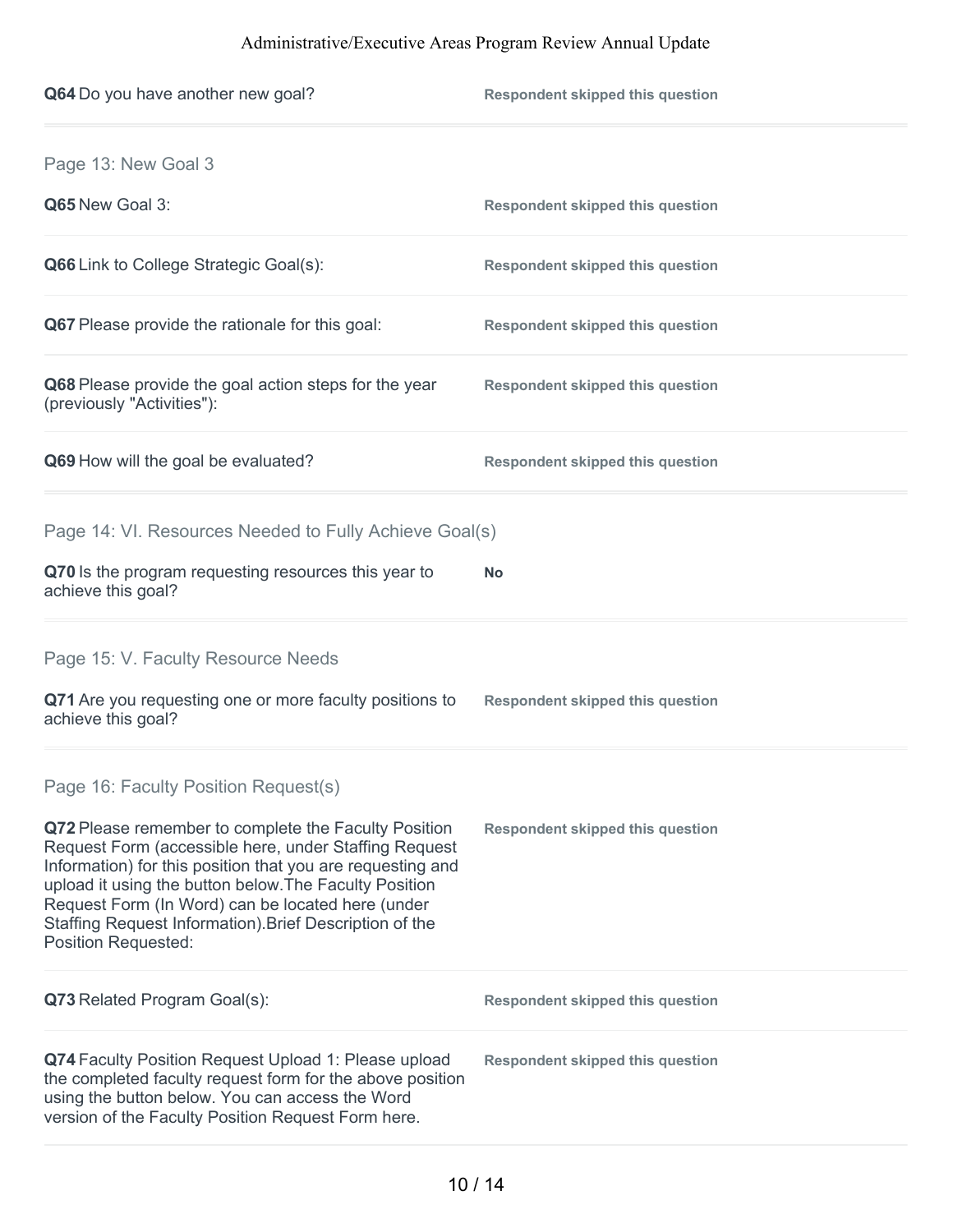| Q75 Faculty Position Request 2 (if applicable): Please<br>remember to complete the Faculty Position Request<br>Form (accessible here, under Staffing Request<br>Information) for this position that you are requesting and<br>upload it using the button below. The Faculty Position<br>Request Form (In Word) can be located here (under<br>Staffing Request Information). Brief Description of<br><b>Position Requested:</b> | <b>Respondent skipped this question</b> |
|--------------------------------------------------------------------------------------------------------------------------------------------------------------------------------------------------------------------------------------------------------------------------------------------------------------------------------------------------------------------------------------------------------------------------------|-----------------------------------------|
| Q76 Related Program Goal(s):                                                                                                                                                                                                                                                                                                                                                                                                   | <b>Respondent skipped this question</b> |
| Q77 Faculty Position Request Upload 2: Please upload<br>the completed faculty request form for the above position<br>using the button below. You can access the Word<br>version of the Faculty Position Request Form here.                                                                                                                                                                                                     | <b>Respondent skipped this question</b> |
| Page 17: VI. Classified Staff Resource Needs                                                                                                                                                                                                                                                                                                                                                                                   |                                         |
| Q78 Are you requesting one or more classified positions<br>to achieve this goal?                                                                                                                                                                                                                                                                                                                                               | <b>Respondent skipped this question</b> |
| Page 18: Classified Staff Position Request(s)<br>Q79 Classified Staff Position Request 1: Please<br>remember to complete the Classified Staff Position<br>Request Form (accessible here, under Staffing Request<br>Information) for this position you are<br>requesting. Brief Description of Position Requested:                                                                                                              | <b>Respondent skipped this question</b> |
| Q80 Classified Staff Position 1 Related Program Goal(s): Respondent skipped this question                                                                                                                                                                                                                                                                                                                                      |                                         |
| Q81 Classified Staff Position 1 Request Upload: Please<br>upload a completed Classified Position Request Form<br>for this request using the button below. You can access<br>the Word version of the Classified Position Request<br>Form here.                                                                                                                                                                                  | <b>Respondent skipped this question</b> |
| Q82 Classified Staff Position Request 2: Please<br>remember to complete the Classified Staff Position<br>Request Form (accessible here, under Staffing Request<br>Information) for each position you are requesting. Brief<br>Description of Position Requested:                                                                                                                                                               | <b>Respondent skipped this question</b> |
| Q83 Classified Staff Position 2 Related Program Goal(s):                                                                                                                                                                                                                                                                                                                                                                       | <b>Respondent skipped this question</b> |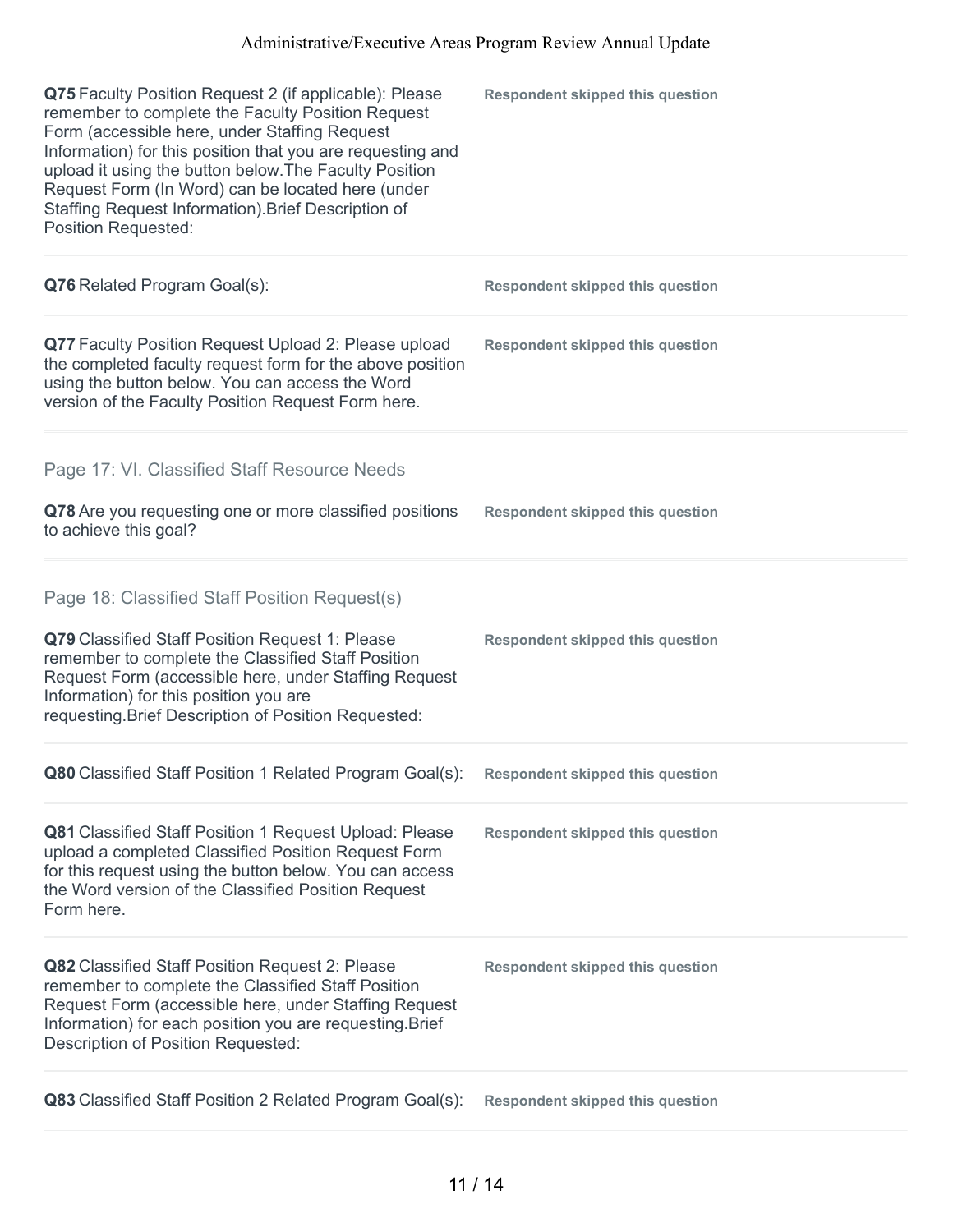| Q84 Classified Staff Position Request 2 Upload: Please<br>upload a completed Classified Position Request Form<br>for this request using the button below. You can access<br>the Word version of the Classified Position Request<br>Form here. | <b>Respondent skipped this question</b> |
|-----------------------------------------------------------------------------------------------------------------------------------------------------------------------------------------------------------------------------------------------|-----------------------------------------|
| Page 19: VII. Technology Resource Needs                                                                                                                                                                                                       |                                         |
| Q85 Are you requesting technology resources to achieve<br>this goal?                                                                                                                                                                          | <b>Respondent skipped this question</b> |
| Page 20: Technology Request(s)                                                                                                                                                                                                                |                                         |
| Q86 Technology Request 1: Please remember to<br>complete a Technology Request Form for each request<br>you are submitting. You can access the online<br>Technology Request Form here: Technology Request<br>Form                              | <b>Respondent skipped this question</b> |
| Q87 Technology Request 2: Please remember to<br>complete a Technology Request Form for each request<br>you are submitting. You can access the online<br>Technology Request Form here: Technology Request<br>Form                              | <b>Respondent skipped this question</b> |
| Page 21: VIII. Perkins and Strong Workforce Resource Needs                                                                                                                                                                                    |                                         |
| Q88 Are you requesting Perkins and/or Strong<br>Workforce resources to achieve this goal?                                                                                                                                                     | <b>Respondent skipped this question</b> |
| Page 22: Perkins Request and Strong Workforce                                                                                                                                                                                                 |                                         |
| Q89 Perkins Request and Strong Workforce 1: Please<br>remember to complete the Perkins Request Form and<br>submit it via the annual Perkins/Strong Workforce<br>request process/cycle.                                                        | <b>Respondent skipped this question</b> |
| Q90 Perkins Request and Strong Workforce 2: Please<br>remember to complete the Perkins Request Form and<br>submit it via the annual Perkins/Strong Workforce<br>request process/cycle.                                                        | <b>Respondent skipped this question</b> |
|                                                                                                                                                                                                                                               |                                         |

Page 23: IX. Supplies/Equipment Resource Needs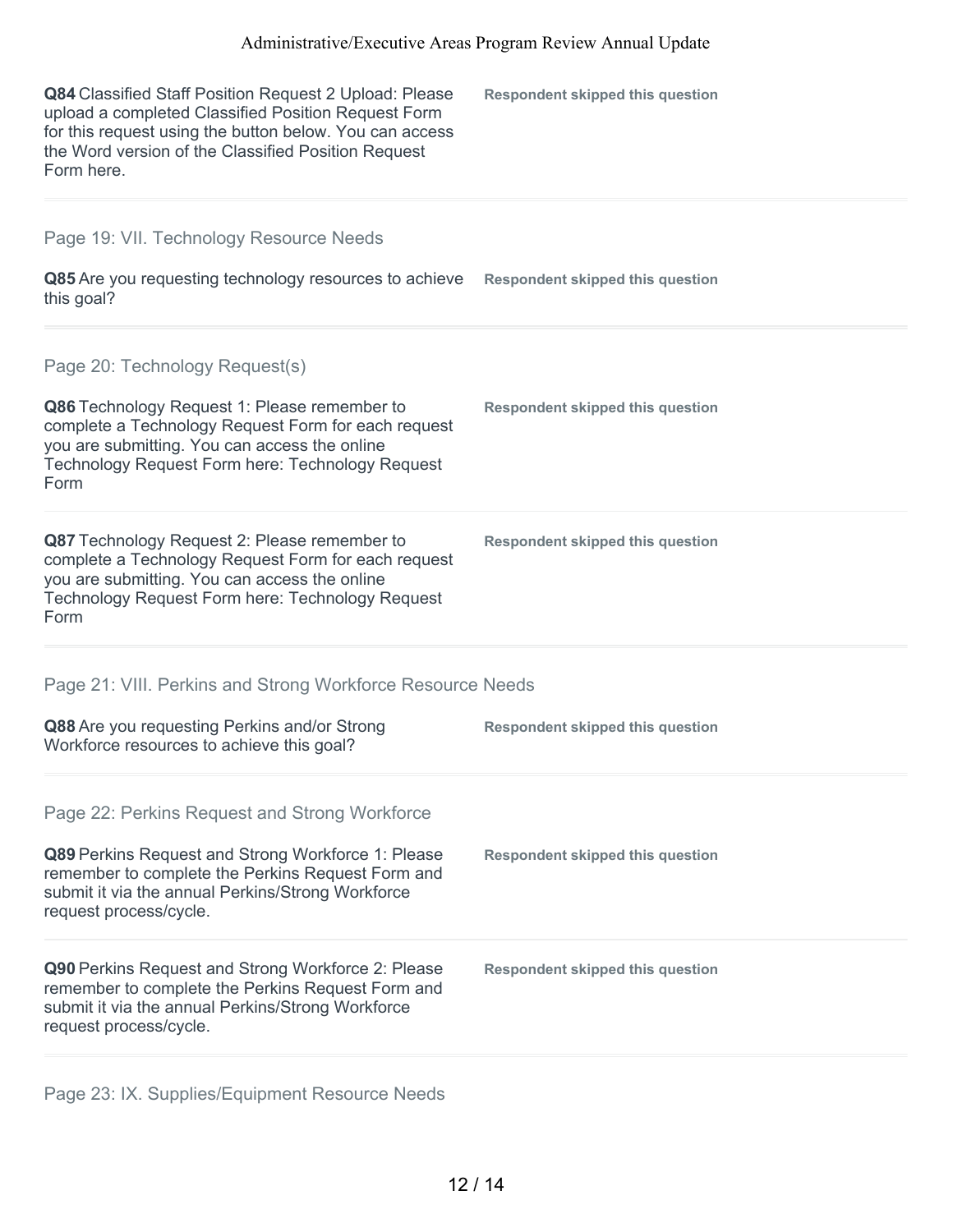| Q91 Are you requesting supplies and/or equipment<br>resources to achieve this goal?                                                                                                                                             | <b>Respondent skipped this question</b> |
|---------------------------------------------------------------------------------------------------------------------------------------------------------------------------------------------------------------------------------|-----------------------------------------|
| Page 24: Supplies/Equipment Request(s)<br>Q92 Supplies/Equipment Request 1: In the boxes below<br>please provide information on your request.<br>Supplies/Equipment requests will be considered on a<br>one-time funding basis. | <b>Respondent skipped this question</b> |
| Q93 Supplies/Equipment Documentation 1: Please<br>upload any supplies/equipment quotes or additional<br>documentation for this request.                                                                                         | <b>Respondent skipped this question</b> |
| Q94 Supplies/Equipment Request 2: In the boxes below<br>please provide information on your request.<br>Supplies/Equipment requests will be considered on a<br>one-time funding basis.                                           | <b>Respondent skipped this question</b> |
| Q95 Supplies/Equipment Documentation 2 : Please<br>upload any supplies/equipment quotes or additional<br>documentation for this request.                                                                                        | <b>Respondent skipped this question</b> |
| Page 25: X. Facilities Resource Needs                                                                                                                                                                                           |                                         |
| Q96 Are you requesting facilities resources to achieve<br>this goal?                                                                                                                                                            | <b>Respondent skipped this question</b> |
| Page 26: Facilities Request                                                                                                                                                                                                     |                                         |
| Q97 Facilities Request 1: Please provide the information<br>below and remember to complete a Facilities Request<br>Form accessible here: Facilities Request Form                                                                | <b>Respondent skipped this question</b> |
| Q98 Facilities Request 2: Please provide the information<br>below and remember to complete a Facilities Request<br>Form, accessible here: Facilities Request Form                                                               | <b>Respondent skipped this question</b> |
| Page 27: XI. Professional Development Resource Needs                                                                                                                                                                            |                                         |
| Q99 Are you requesting professional development<br>resources to achieve this goal?                                                                                                                                              | <b>Respondent skipped this question</b> |
|                                                                                                                                                                                                                                 |                                         |